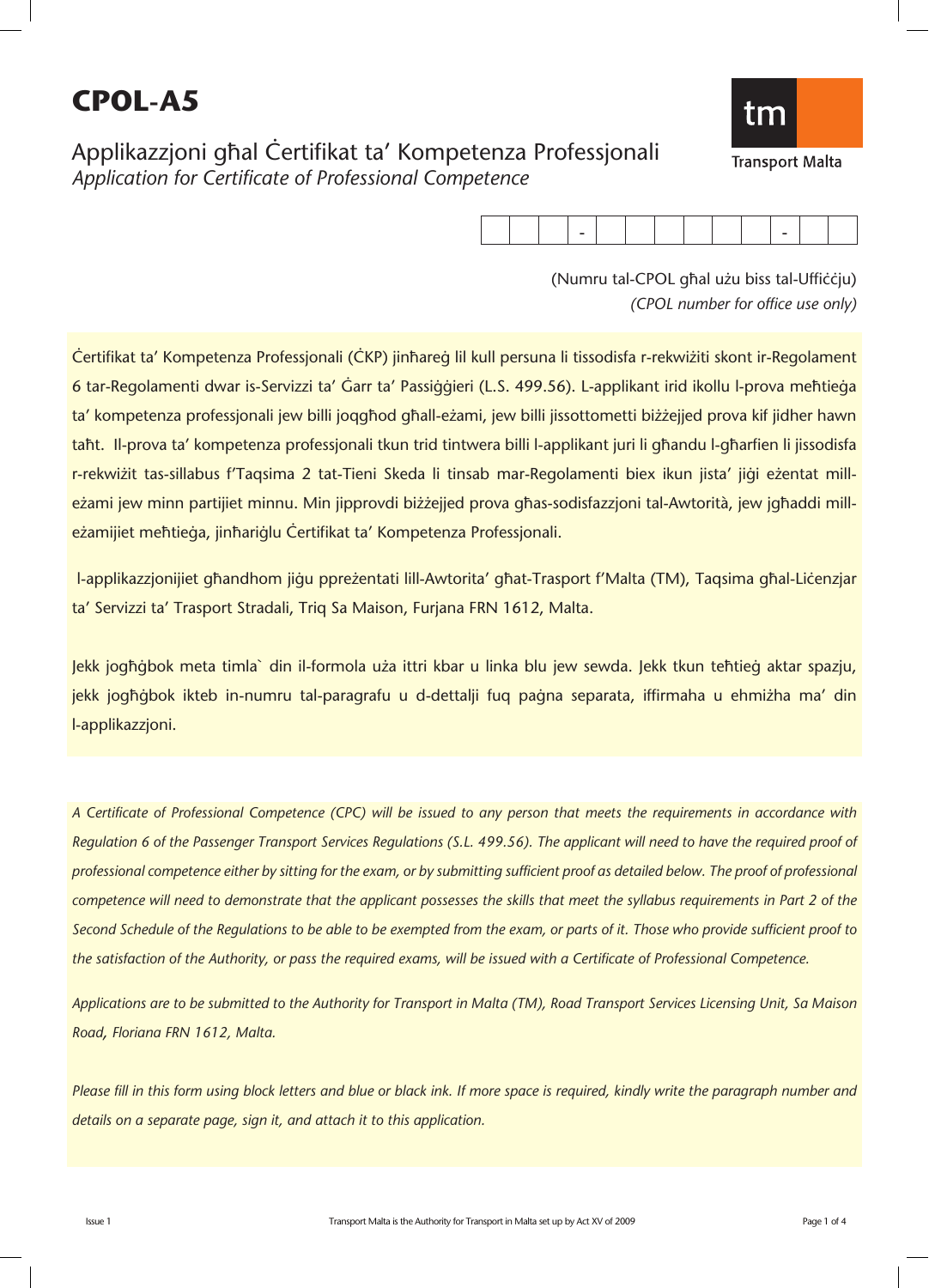# **TAQSIMA A: Dettalji dwar l-Applikant**

### *SECTION A: Applicant Details*

#### **A1 Dettalji Personali** *Personal Details*

| Isem Name                                         |               |  |              |                  |
|---------------------------------------------------|---------------|--|--------------|------------------|
| Kunjom Surname                                    |               |  |              |                  |
| Titlu Title                                       | Generu Gender |  | Maskili Male | Femminili Female |
| Numru tal-Karta tal-Identità Identity Card Number |               |  |              |                  |
| Kariga Position                                   |               |  |              |                  |

#### **A2 Indirizz fejn jista' jsir kuntatt mieg˙ek** *Contact Address*

| Isem u numru Name and Number       |  |  |  |  |  |  |  |  |  |  |  |  |  |  |  |
|------------------------------------|--|--|--|--|--|--|--|--|--|--|--|--|--|--|--|
| Triq Street                        |  |  |  |  |  |  |  |  |  |  |  |  |  |  |  |
|                                    |  |  |  |  |  |  |  |  |  |  |  |  |  |  |  |
| Lokalità Locality                  |  |  |  |  |  |  |  |  |  |  |  |  |  |  |  |
| Kodići Postali Postcode            |  |  |  |  |  |  |  |  |  |  |  |  |  |  |  |
| Pajjiż Country                     |  |  |  |  |  |  |  |  |  |  |  |  |  |  |  |
|                                    |  |  |  |  |  |  |  |  |  |  |  |  |  |  |  |
| Indirizz ta' l-email email address |  |  |  |  |  |  |  |  |  |  |  |  |  |  |  |
|                                    |  |  |  |  |  |  |  |  |  |  |  |  |  |  |  |
| Numru tat-Telefon Telephone Number |  |  |  |  |  |  |  |  |  |  |  |  |  |  |  |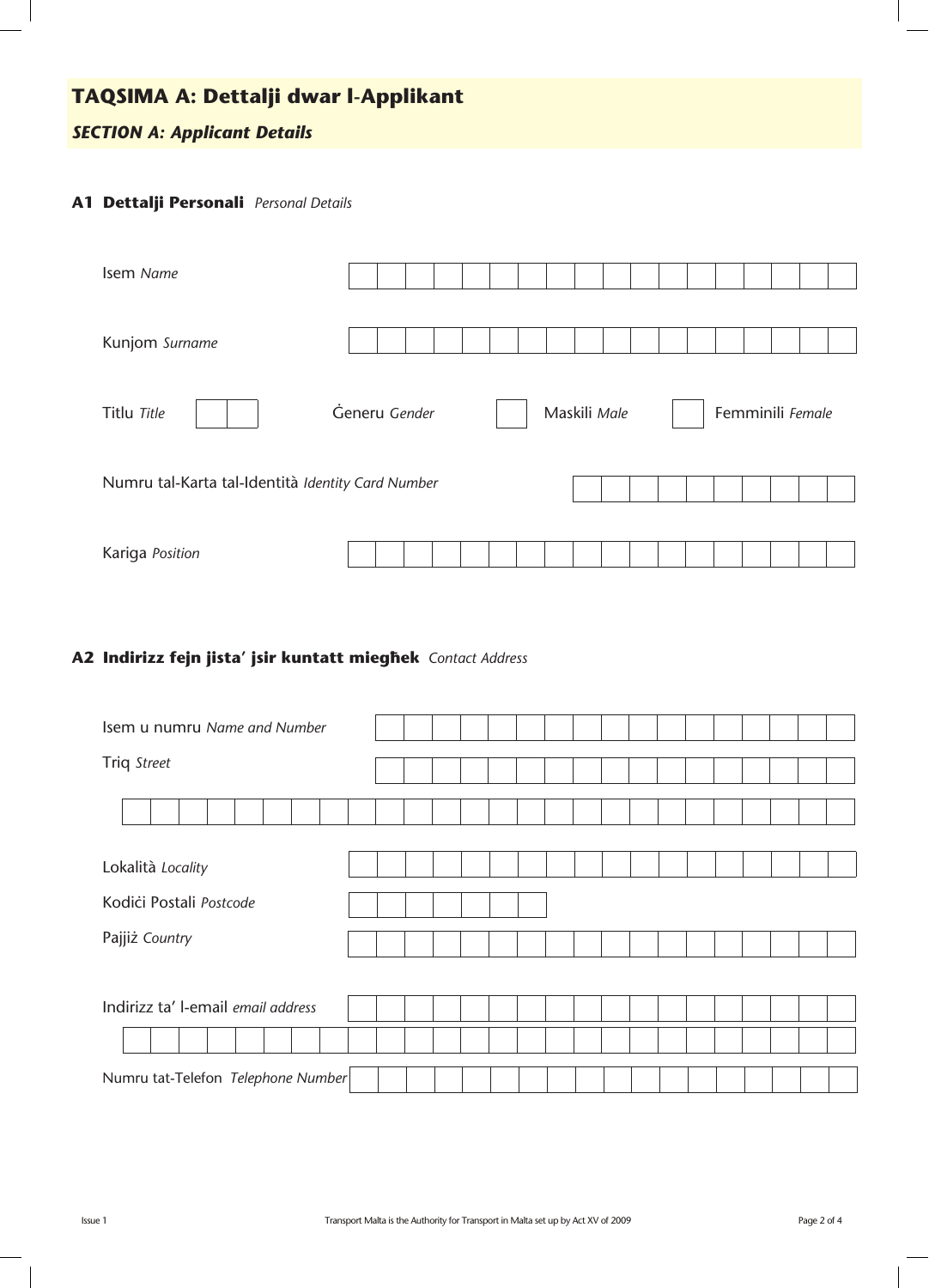#### **A3 Kompetenza Professjonali** *Professional Competence*

Jekk jogħġbok agħżel minn dawn li ġejjin, u ehmeż il-prova rilevanti ma' din l-applikazzjoni.

*Please select from the following, and attach relevant proof with this application.*

- **A3**.1 Fil-pussess ta' Certifikat ta' Kompetenza Professjonali Nazzjonali/Internazzjonali maħruġ mit-TM *In possession of a National /International Certificate of Professional Competence issued by TM*
- **A3.**2 Fil-pussess ta' mill-angas hames snin esperjenza prattika fil-maniqq ta' impriza tat-trasport stradali ta' passiqqieri nazzjonali *In possession of at least five years practical experience in the management of National road passenger transport*
- **A3.**3 Fil-pussess ta' mill-anqas hames snin esperjenza prattika fil-maniġġ ta' impriża tat-trasport stradali ta' passiqqieri nazzjonali u internazzjonali *In possession of at least five years practical experience in the management of National and International road passenger transport*
- **A3**.4 Fil-pussess ta' diploma li tipprovdi gharfien shih tas-suggetti koperti bis-sillabus *In possession of a diploma that provides sound knowledge of the subjects covered in the syllabus*
- **A3.**5  $\vert$  Xejn minn dawn t'hawn fuq, u l-persuna nominata tixtieq tiqi kkuntattiata biex tinghata taħriġ ħalli titħejja għall-eżami li jwassal għall-għoti taċ-Ċertifikat ta' Kompetenza Professjonali.  *None of the above, and the designated person would like to be contacted for the provision of training to prepare him/her for the Certificate of Professional Competence Exam.*

#### A4 Jekk jogħġbok agħżel it-tip ta' Čertifikat li qed tapplika għalih:

*Please select the type of Certificate you are applying for:*

ÇKP Nazzjonali *National CPC* ÇKP Internazzjonali *International CPC*

#### A5 **Formola tad-Dikjarazzjoni Personali mehmuża (CPOL-A2)**

*Personal Declaration Form attached (CPOL-A2)*

| va/Yes | $Le/$ No |
|--------|----------|
|        |          |